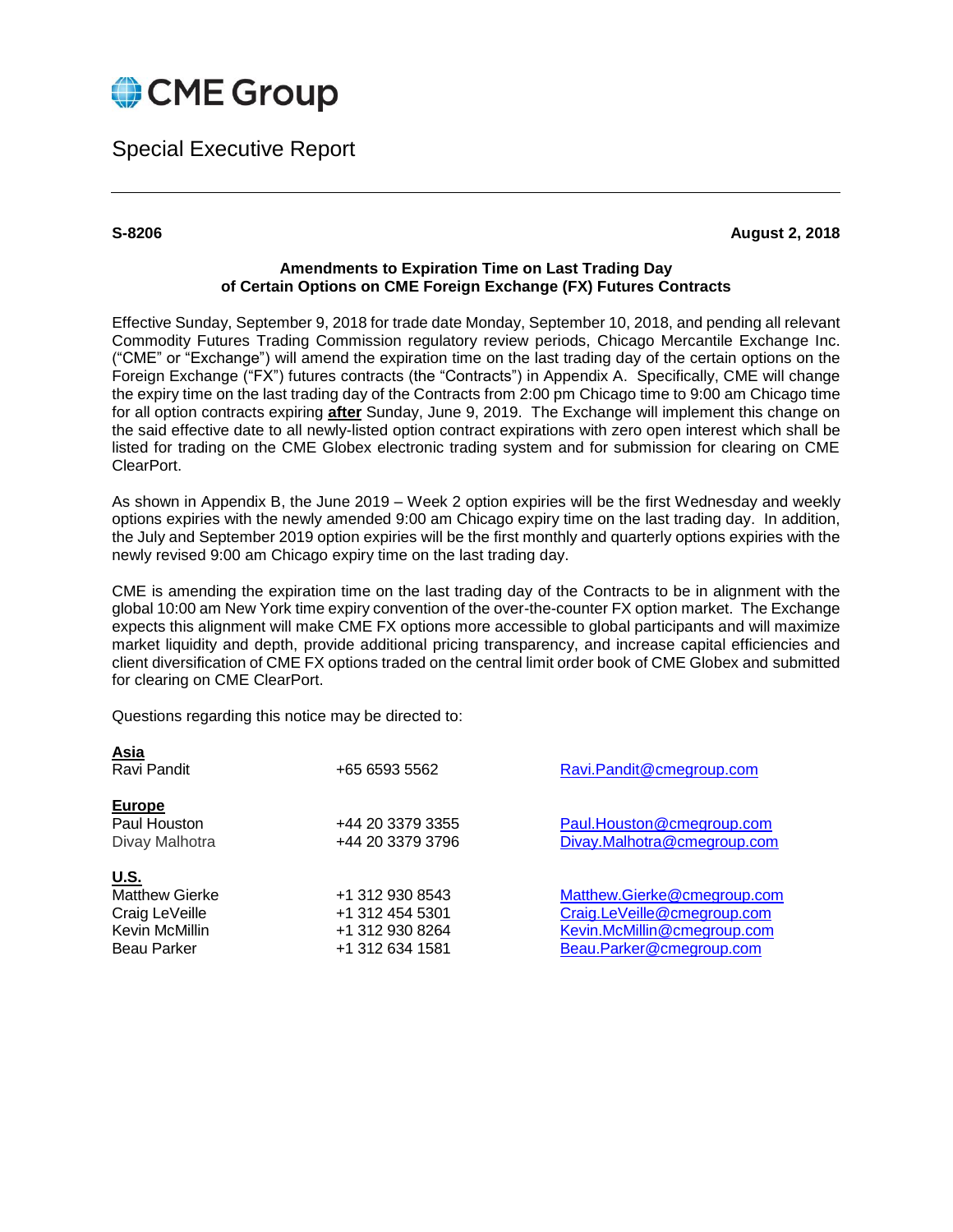# **Appendix A**

#### **CME Foreign Exchange (FX) Option Contracts with Expiration Time on Last Trading Day Changed from 2:00 PM to 9:00 AM Central Time**

|      | <b>Option Currency Pair</b>                                                                         | <b>Option Expiry</b>         | <b>CME Rulebook Chapter</b> | <b>Commodity Code</b> |
|------|-----------------------------------------------------------------------------------------------------|------------------------------|-----------------------------|-----------------------|
| 1.   | Options on Czech Koruna/U.S. Dollar<br>(CZK/USD) Futures                                            | Quarterly                    | 266A                        | CZ                    |
| 2.)  | Options on Hungarian Forin/U.S. Dollar<br>(HUF/USD) Futures                                         | Quarterly                    | 267A                        | <b>FR</b>             |
| 3.)  | Options on Israeli Shekel/U.S. Dollar<br>(ILS/USD) Futures                                          | Quarterly                    | 269A                        | IS                    |
|      |                                                                                                     | Weekly                       | 269A                        | <b>IS1-IS5</b>        |
| 4.)  | Options on Czech Koruna/Euro<br>(CZK/EUR) Cross Rate Futures                                        | Quarterly                    | 315A                        | ĸ                     |
| 5.)  | Options on Mexican Peso/U.S. Dollar<br>(MXN/USD) Futures                                            | <b>Monthly</b>               | 256A                        | <b>MP</b>             |
|      |                                                                                                     | Weekly                       | 256A                        | 1M-5M                 |
| 6.)  | Options on Polish Zloty/U.S. Dollar<br>(PLN/USD) Futures                                            | Quarterly                    | 268A                        | <b>PZ</b>             |
| 7.)  | Options on Hungarian Forint/Euro<br>(HUF/EUR) Cross Rate Futures                                    | Quarterly                    | 316A                        | R                     |
| 8.)  | Options on South African Rand/U.S. Dollar<br>(ZAR/USD) Futures                                      | <b>Monthly</b>               | 259A                        | <b>RA</b>             |
|      |                                                                                                     | Weekly                       | 259A                        | 1N-5N                 |
| 9.)  | <b>Options on Polish Zloty/Euro</b><br>(PLN/EUR) Cross Rate Futures                                 | Quarterly                    | 317A                        | z                     |
|      | Options on British Pound Sterling/U.S. Dollar<br>(GBP/USD) Futures (European-style; 2 p.m. CT fix)  | <b>Monthly and Quarterly</b> | 251A                        | <b>GBU</b>            |
| 10.) |                                                                                                     | Wednesday                    | 251A                        | WG1-WG5               |
|      |                                                                                                     | Weekly                       | 251A                        | 1BP-5BP               |
|      | Options on Canadian Dollar/U.S. Dollar (CAD/USD)<br>11.) Futures<br>(European-style; 2 p.m. CT fix) | <b>Monthly and Quarterly</b> | 252A                        | CAU                   |
|      |                                                                                                     | Wednesday                    | 252A                        | WD1-WD5               |
|      |                                                                                                     | Weekly                       | 252A                        | 1CD-5CD               |
|      | Options on Japanese Yen/U.S. Dollar<br>(JPY/USD) Futures (European-style; 2 p.m. CT fix)            | <b>Monthly and Quarterly</b> | 253A                        | <b>JPU</b>            |
| 12.) |                                                                                                     | Wednesday                    | 253A                        | <b>WJ1-WJ5</b>        |
|      |                                                                                                     | Weekly                       | 253A                        | 1JY-5JY               |
| 13.) | Options on Swiss Franc/U.S. Dollar<br>(CHF/USD) Futures (European-style; 2 p.m. CT fix)             | <b>Monthly and Quarterly</b> | 254A                        | CHU                   |
|      |                                                                                                     | Weekly                       | 254A                        | 1SF-5SF               |
| 14.) | Options on Australian Dollar/U.S. Dollar<br>(AUD/USD) Futures (European-style; 2 p.m. CT fix)       | <b>Monthly and Quarterly</b> | 255A                        | <b>ADU</b>            |
|      |                                                                                                     | Wednesday                    | 255A                        | WA1-WA5               |
|      |                                                                                                     | Weekly                       | 255A                        | 1AD-5AD               |
| 15.) | Options on New Zealand Dollar/U.S. Dollar<br>(NZD/USD) Futures                                      | <b>Monthly and Quarterly</b> | 258A                        | NE                    |
|      |                                                                                                     | Weekly                       | 258A                        | $1Z-5Z$               |
| 16.) | Options on Euro/U.S. Dollar (EUR/USD) Futures<br>(European-style; 2 p.m. CT fix)                    | <b>Monthly and Quarterly</b> | 261A                        | <b>EUU</b>            |
|      |                                                                                                     | Wednesday                    | 261A                        | WE1-WE5               |
|      |                                                                                                     | Weekly                       | 261A                        | 1EU-5EU               |
| 17.) | Options on Euro/British Pound Sterling<br>(EUR/GBP) Cross Rate Futures                              | <b>Monthly and Quarterly</b> | 301A                        | <b>RP</b>             |
|      |                                                                                                     | Weekly                       | 301A                        | 1E-5E                 |
| 18.  | Options on Euro/Japanese Yen<br>(EUR/JPY) Cross Rate Futures                                        | <b>Monthly and Quarterly</b> | 303A                        | RY                    |
|      |                                                                                                     | Weekly                       | 303A                        | $1H-5H$               |
| 19.) | <b>Options on Euro/Swiss Franc</b><br>(EUR/CHF) Cross Rate Futures                                  | <b>Monthly and Quarterly</b> | 304A                        | RF                    |
|      |                                                                                                     | Weekly                       | 304A                        | $11-51$               |

# **(Effective Trade Date Monday, September 10, 2018)**